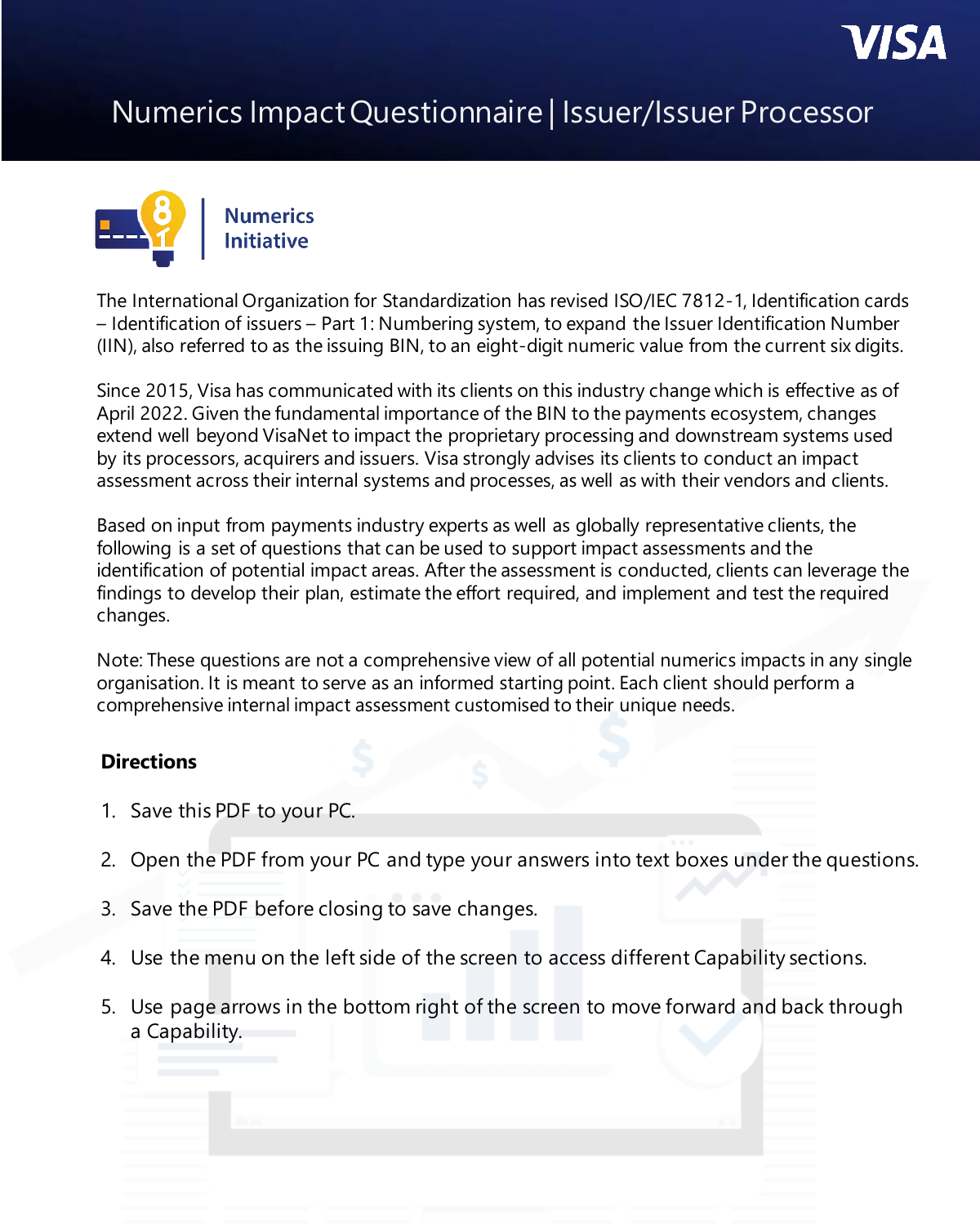<span id="page-1-0"></span>

| <b>HE</b> Capabilities                         | Questionnaire                                                                                                      |
|------------------------------------------------|--------------------------------------------------------------------------------------------------------------------|
| <b>Numerics Programme</b><br><b>Management</b> | <b>Numerics Programme Management</b><br>Programme Management                                                       |
| <b>Issuer Product Management</b>               | 1. Has a formal Numerics programme structure been established?                                                     |
| <b>Cardholder Servicing</b>                    | Does the programme have executive sponsorship? Budget<br>2.<br>approval?                                           |
| <b>Transaction Processing</b>                  |                                                                                                                    |
| <b>Fraud Management</b>                        | 3. Has broad internal outreach been conducted to identify<br>stakeholders across technology, lines of business and |
| <b>Data Warehousing</b>                        | functional areas (e.g., finance, risk, etc.)?                                                                      |
| <b>PCI DSS &amp; Risk Management</b>           | 4. What is the approach for end-to-end testing (including<br>third parties)? Training?                             |
|                                                |                                                                                                                    |

5. For clients operating in multiple geographies, does the programme structure and approach reflect regional differences?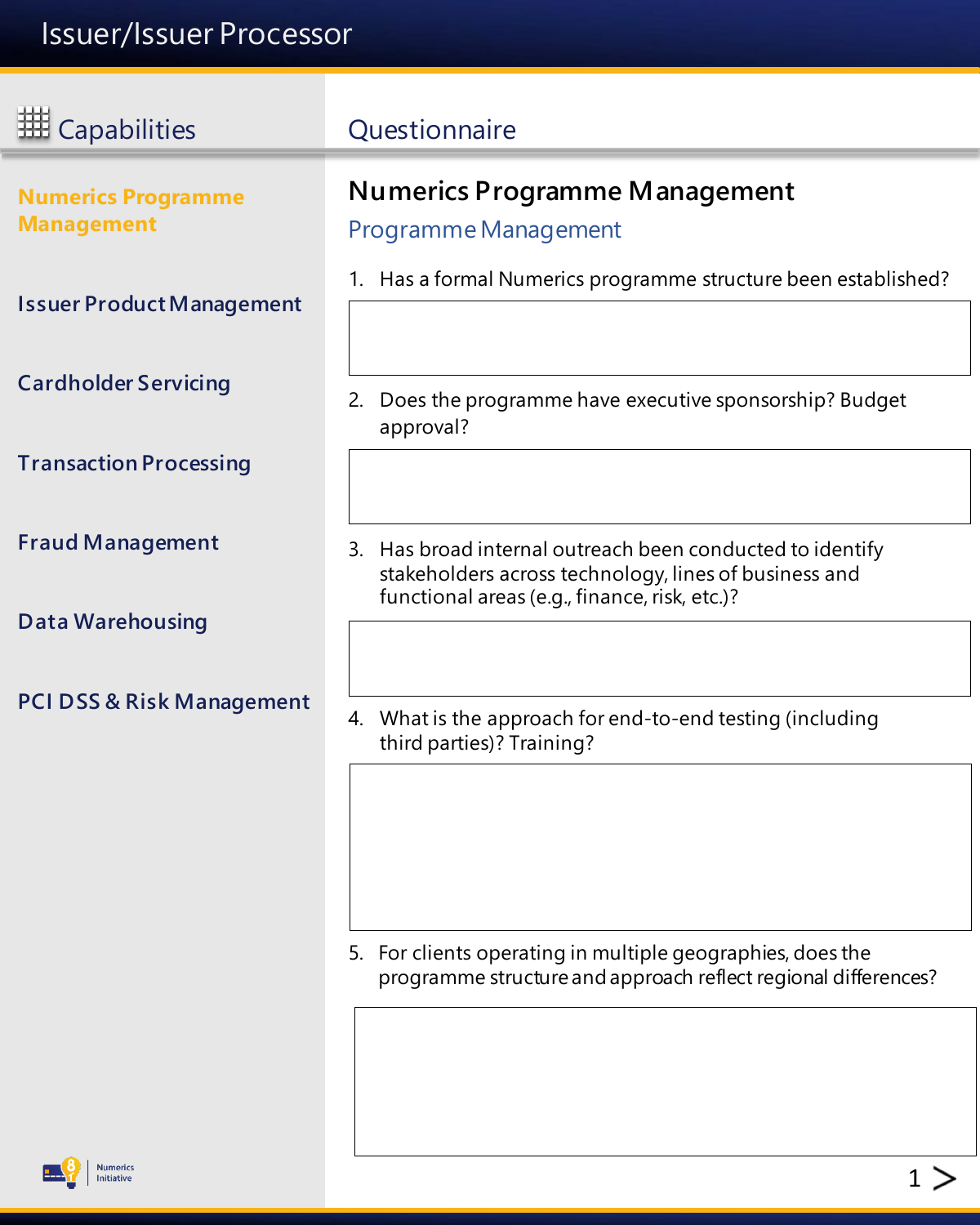<span id="page-2-0"></span>

| <b>HE Capabilities</b>                         | Questionnaire                                                                                                                                                     |
|------------------------------------------------|-------------------------------------------------------------------------------------------------------------------------------------------------------------------|
| <b>Numerics Programme</b><br><b>Management</b> | <b>Numerics Programme Management</b><br><b>Numerics Awareness</b>                                                                                                 |
| <b>Issuer Product Management</b>               | 1. Are all internal stakeholders aware of the new Numerics<br>standard and the readiness timeline?                                                                |
| <b>Cardholder Servicing</b>                    |                                                                                                                                                                   |
| <b>Transaction Processing</b>                  | 2. Is the issuing BIN referred to by any other terms across the<br>organisation, such as systems, process documentation, or<br>other business usage?              |
| <b>Fraud Management</b>                        |                                                                                                                                                                   |
| <b>Data Warehousing</b>                        |                                                                                                                                                                   |
| <b>PCI DSS &amp; Risk Management</b>           |                                                                                                                                                                   |
|                                                | 3. What is the approach to engaging with third parties<br>(processors, vendors, clients) to understand Numerics impacts<br>to their systems, processes, and data? |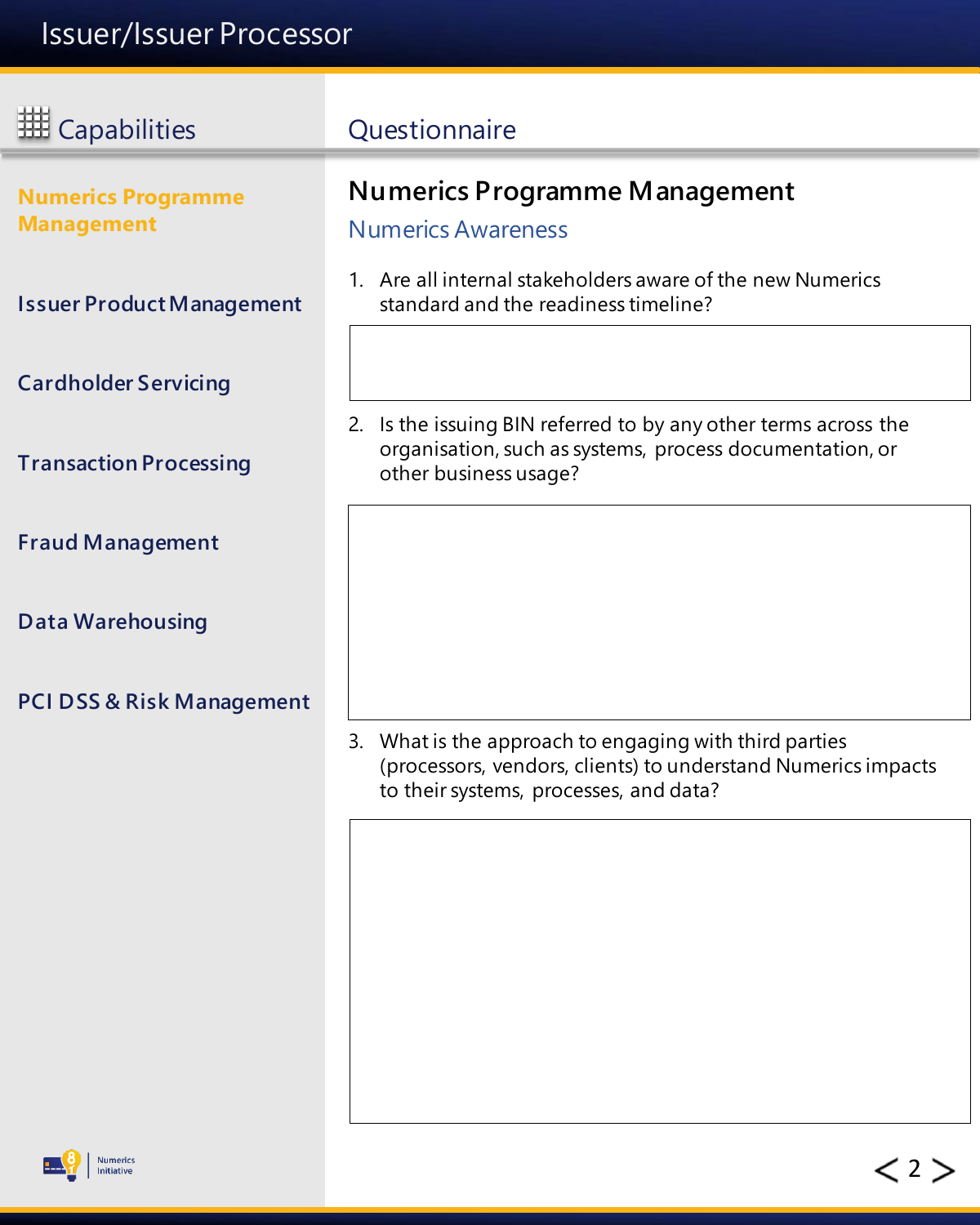ī

| <b>HE Capabilities</b>                         | Questionnaire                                                                                                        |
|------------------------------------------------|----------------------------------------------------------------------------------------------------------------------|
| <b>Numerics Programme</b><br><b>Management</b> | <b>Numerics Programme Management</b><br><b>Third Party Communication</b>                                             |
| <b>Issuer Product Management</b>               | 1. What is the communication plan for all clients?                                                                   |
| <b>Cardholder Servicing</b>                    |                                                                                                                      |
| <b>Transaction Processing</b>                  | 2. What is the approach to understanding clients' readiness for<br>the Numerics changes?                             |
| <b>Fraud Management</b>                        |                                                                                                                      |
| <b>Data Warehousing</b>                        |                                                                                                                      |
| PCI DSS & Risk Management                      |                                                                                                                      |
|                                                | 3. What is the approach to understanding (and validating if<br>necessary) vendor readiness for the Numerics changes? |
|                                                |                                                                                                                      |

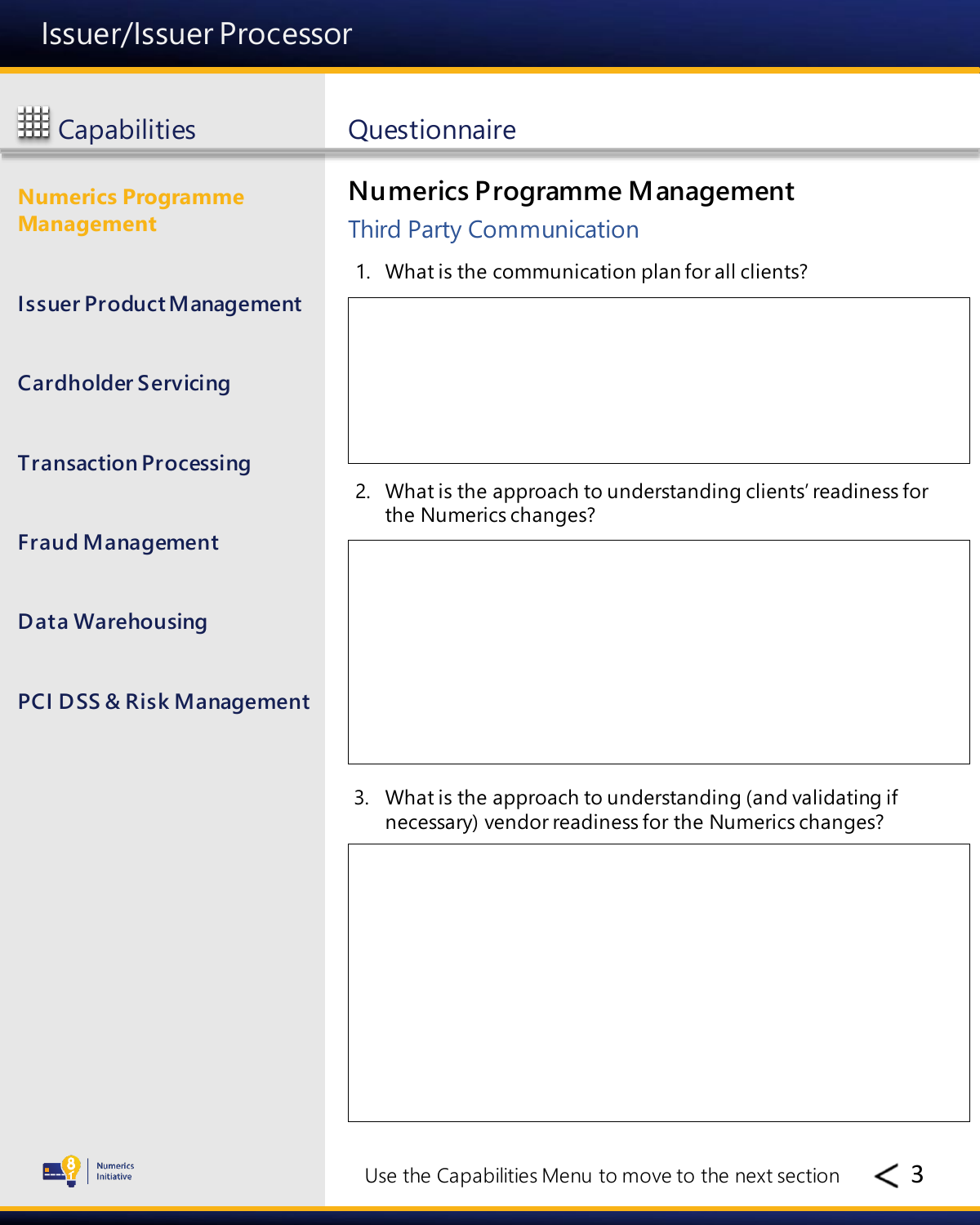<span id="page-4-0"></span>

| <b>III</b> Capabilities                                                     | Questionnaire                                                                                                                                                                        |
|-----------------------------------------------------------------------------|--------------------------------------------------------------------------------------------------------------------------------------------------------------------------------------|
| <b>Numerics Programme</b><br>Management<br><b>Issuer Product Management</b> | <b>Issuer Product Management</b><br>1. How are issuing BINs (six-digit) and account ranges (nine-digit)<br>organised today (e.g., cost centre, legal entity, product,<br>geography)? |
| <b>Cardholder Servicing</b>                                                 |                                                                                                                                                                                      |
| <b>Transaction Processing</b>                                               |                                                                                                                                                                                      |
| <b>Fraud Management</b>                                                     |                                                                                                                                                                                      |
| <b>Data Warehousing</b>                                                     | 2. What is the go forward BIN management strategy for existing<br>and future products? Are there any related impacts to systems<br>and processes?                                    |
| <b>PCI DSS &amp; Risk Management</b>                                        |                                                                                                                                                                                      |
|                                                                             |                                                                                                                                                                                      |
|                                                                             |                                                                                                                                                                                      |
|                                                                             |                                                                                                                                                                                      |
|                                                                             |                                                                                                                                                                                      |
|                                                                             |                                                                                                                                                                                      |



**Numerics**<br>Initiative

 $1 >$  $1 >$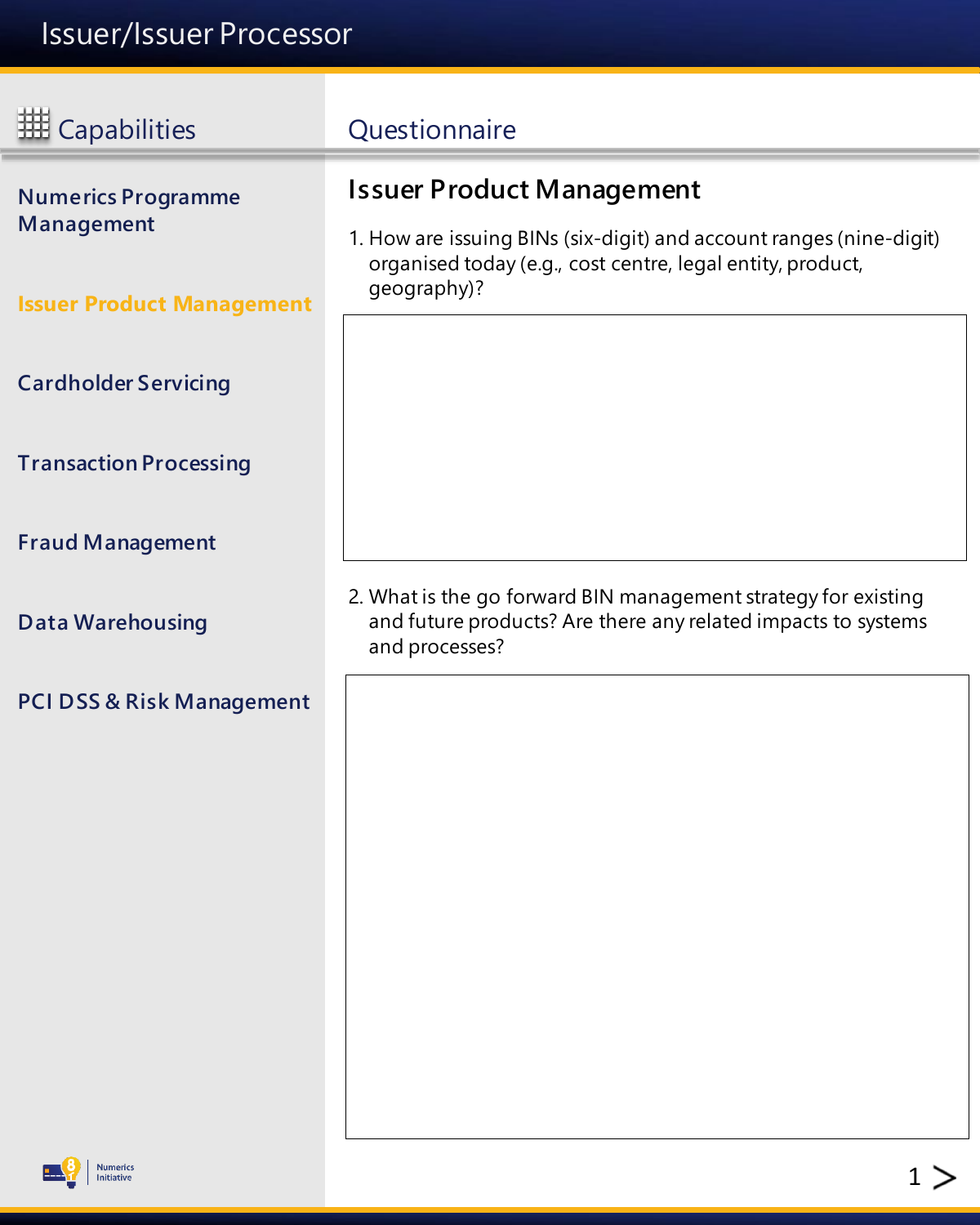$\equiv$ 

<span id="page-5-0"></span>

| <b>ED</b> Capabilities                         | Questionnaire                                                                                                                                                                         |
|------------------------------------------------|---------------------------------------------------------------------------------------------------------------------------------------------------------------------------------------|
| <b>Numerics Programme</b><br><b>Management</b> | <b>Issuer Product Management</b><br>3. What is the current PAN assignment logic? Will it be impacted<br>by the Numerics change?                                                       |
| <b>Issuer Product Management</b>               |                                                                                                                                                                                       |
| <b>Cardholder Servicing</b>                    |                                                                                                                                                                                       |
| <b>Transaction Processing</b>                  |                                                                                                                                                                                       |
| <b>Fraud Management</b>                        | 4. Is card reissuance planned as part of the go forward BIN strategy?<br>If so, what is the reissuance strategy (e.g., on conversion, lost /<br>stolen cases, switch to contactless)? |
| <b>Data Warehousing</b>                        |                                                                                                                                                                                       |
| <b>PCI DSS &amp; Risk Management</b>           |                                                                                                                                                                                       |
|                                                |                                                                                                                                                                                       |
|                                                | 5. Is the issuing BIN used in product performance reports?                                                                                                                            |
|                                                |                                                                                                                                                                                       |
|                                                | 6. Is ATM product enablement based on issuing BIN?                                                                                                                                    |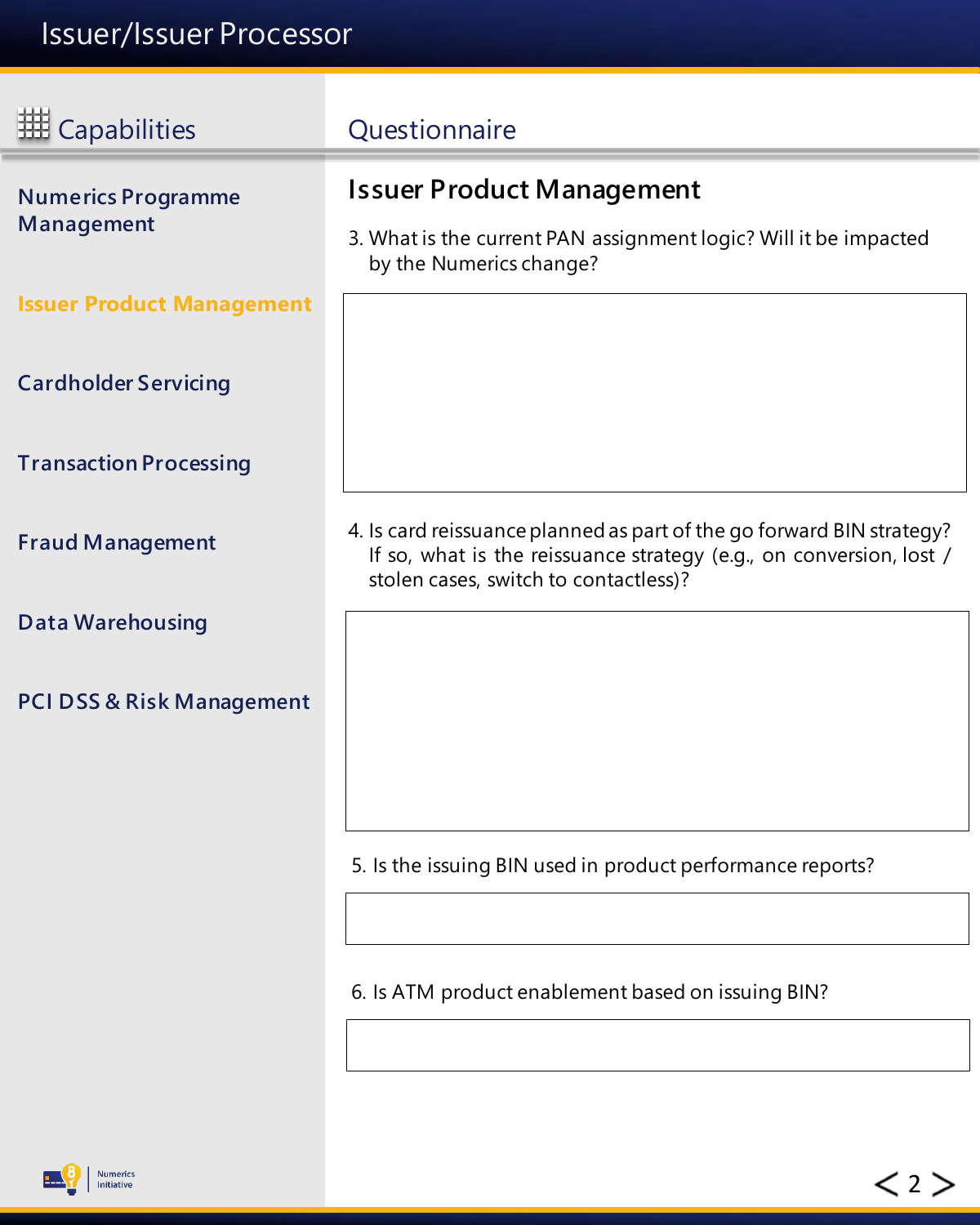| <b>HE</b> Capabilities                  | Questionnaire                                                                                                                                     |
|-----------------------------------------|---------------------------------------------------------------------------------------------------------------------------------------------------|
| <b>Numerics Programme</b><br>Management | <b>Issuer Product Management</b><br>7. Are loyalty, benefits, and rewards programs assigned to<br>specific products or portfolios by issuing BIN? |
| <b>Issuer Product Management</b>        |                                                                                                                                                   |
| <b>Cardholder Servicing</b>             |                                                                                                                                                   |
| <b>Transaction Processing</b>           |                                                                                                                                                   |
| <b>Fraud Management</b>                 |                                                                                                                                                   |
| <b>Data Warehousing</b>                 | 8. In the case of cardholder queries, is the issuing BIN used to<br>identify loyalty, benefits, or rewards eligibility?                           |
| <b>PCI DSS &amp; Risk Management</b>    |                                                                                                                                                   |
|                                         |                                                                                                                                                   |
|                                         |                                                                                                                                                   |
|                                         |                                                                                                                                                   |

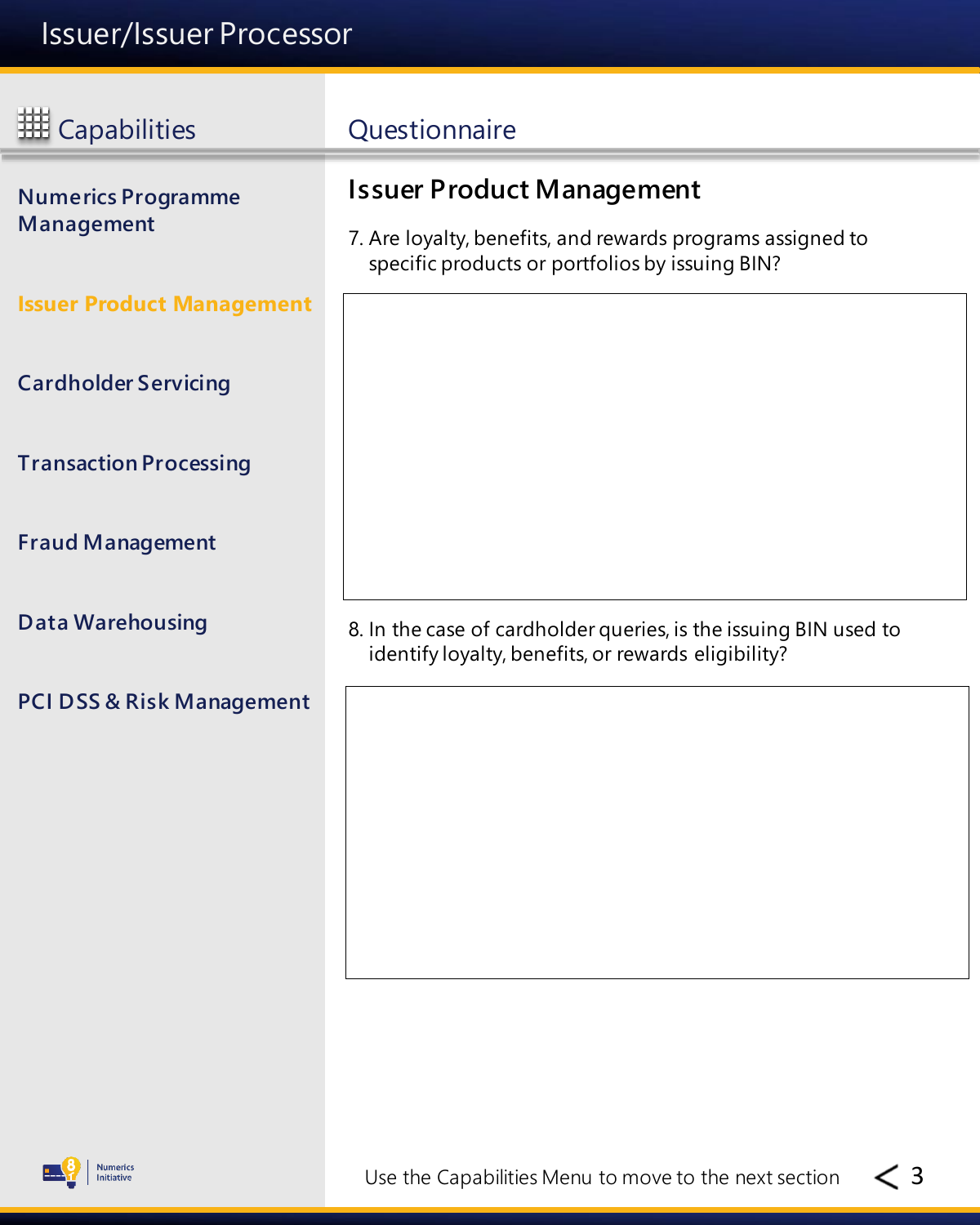E

<span id="page-7-0"></span>

| <b>III</b> Capabilities                        | Questionnaire                                                                                                                                             |
|------------------------------------------------|-----------------------------------------------------------------------------------------------------------------------------------------------------------|
| <b>Numerics Programme</b><br><b>Management</b> | <b>Card Holder Servicing</b><br>1. For individual account servicing, is the issuing BIN used to<br>identify cardholders or transactions for case routing? |
| <b>Issuer Product Management</b>               | • Call Centre / IVR<br>Disputes / chargebacks                                                                                                             |
| <b>Cardholder Servicing</b>                    |                                                                                                                                                           |
| <b>Transaction Processing</b>                  | 2. Is the issuing BIN used in collections processes?                                                                                                      |
| <b>Fraud Management</b>                        |                                                                                                                                                           |
| <b>Data Warehousing</b>                        | 3. Are there any impacts to cardholder statements or statement<br>reconciliation?                                                                         |
| <b>PCI DSS &amp; Risk Management</b>           |                                                                                                                                                           |
|                                                | 4. Are there any impacts to card fulfilment processes (e.g.,<br>embossing, chip personalisation)?                                                         |

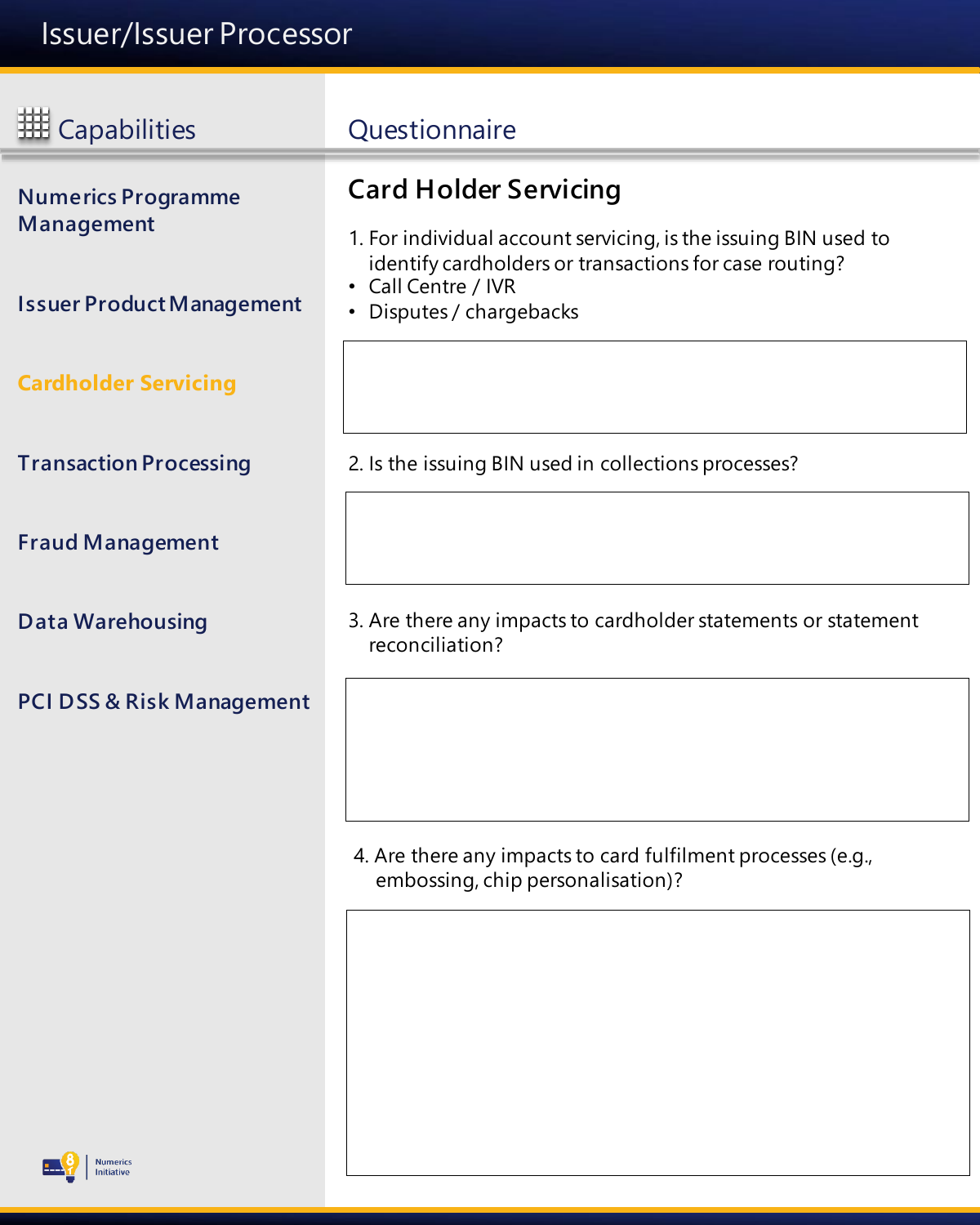<span id="page-8-0"></span>

| <b>HE Capabilities</b>                         | Questionnaire                                                                                                                                         |
|------------------------------------------------|-------------------------------------------------------------------------------------------------------------------------------------------------------|
| <b>Numerics Programme</b><br><b>Management</b> | <b>Transaction Processing</b><br>1. Is issuing BIN used across the transaction processing life                                                        |
| <b>Issuer Product Management</b>               | cycle (authorisation, clearing, settlement, transaction<br>accounting, reconciliation)?                                                               |
| <b>Cardholder Servicing</b>                    |                                                                                                                                                       |
| <b>Transaction Processing</b>                  | 2. Do the authorisation and transaction risk processing<br>business rules include issuing BIN?                                                        |
| <b>Fraud Management</b>                        |                                                                                                                                                       |
| <b>Data Warehousing</b>                        |                                                                                                                                                       |
| <b>PCI DSS &amp; Risk Management</b>           | 3. What tables are used in transaction processing today?<br>Are there any impacts to the tables used due to issuing<br>BIN expansion to eight-digits? |
|                                                |                                                                                                                                                       |

4. Is the issuing BIN used in the digital wallet solution?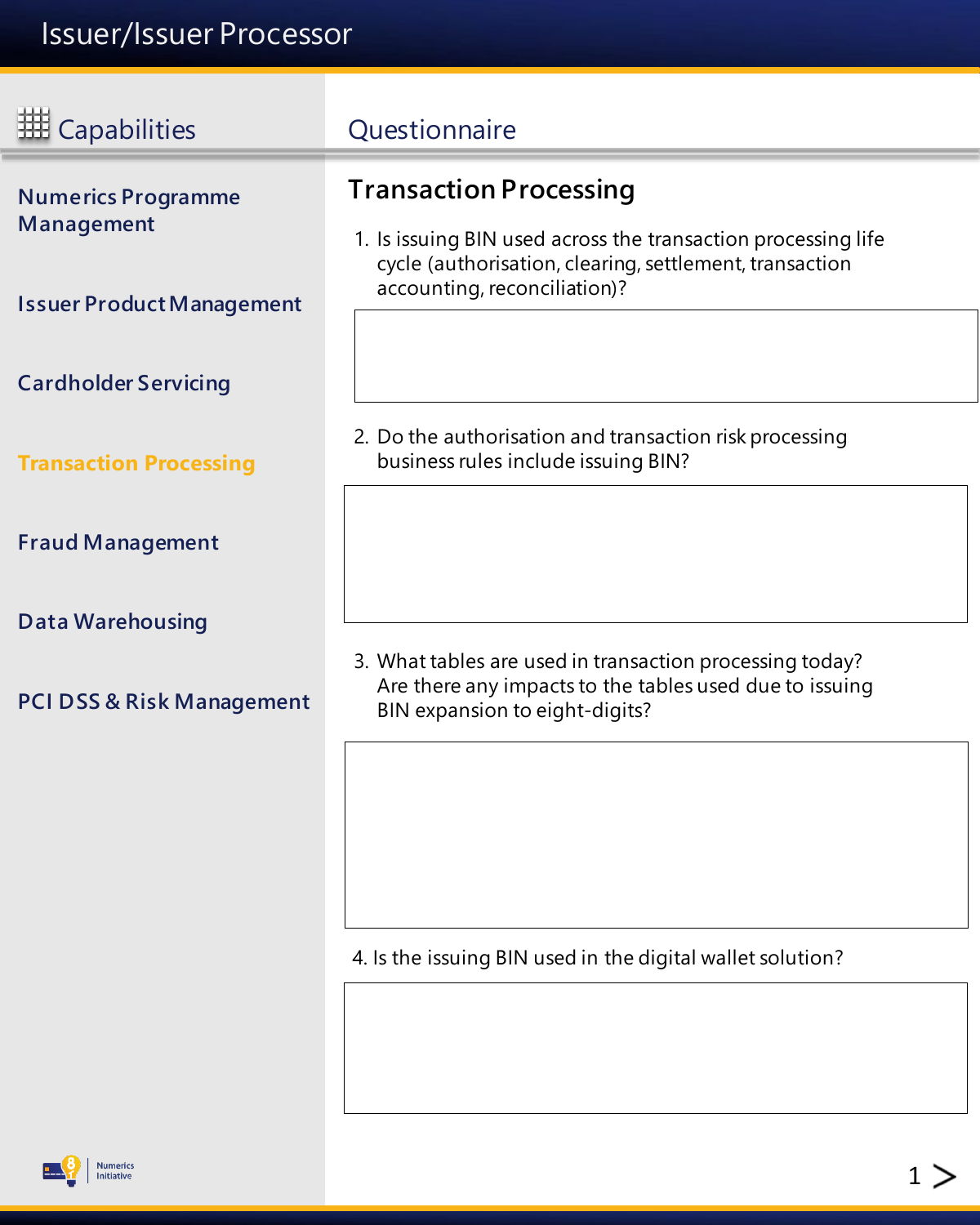<span id="page-9-0"></span>

| <b>HE</b> Capabilities                  | Questionnaire                                                                                                                                               |
|-----------------------------------------|-------------------------------------------------------------------------------------------------------------------------------------------------------------|
| <b>Numerics Programme</b><br>Management | <b>Transaction Processing</b>                                                                                                                               |
| <b>Issuer Product Management</b>        | 5. Are any changes expected in ancillary systems (branch, online,<br>mobile applications, new account acquisition) due to BIN<br>expansion to eight-digits? |
| <b>Cardholder Servicing</b>             |                                                                                                                                                             |
| <b>Transaction Processing</b>           |                                                                                                                                                             |
| <b>Fraud Management</b>                 |                                                                                                                                                             |
| <b>Data Warehousing</b>                 |                                                                                                                                                             |
| <b>PCI DSS &amp; Risk Management</b>    |                                                                                                                                                             |
|                                         |                                                                                                                                                             |
|                                         |                                                                                                                                                             |
|                                         |                                                                                                                                                             |
|                                         |                                                                                                                                                             |

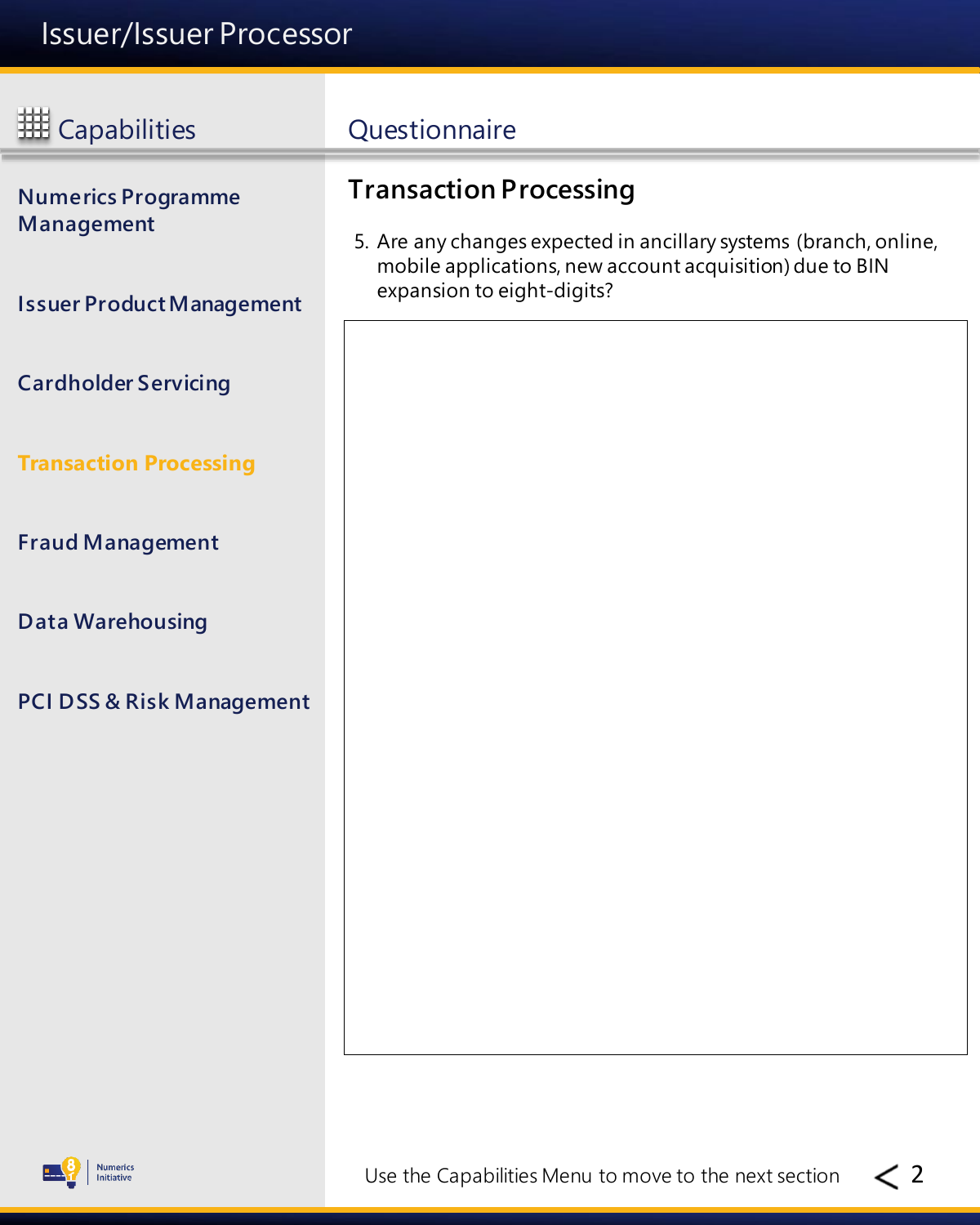<span id="page-10-0"></span>

| <b>III</b> Capabilities                 | Questionnaire                                                                                                                                                                                           |
|-----------------------------------------|---------------------------------------------------------------------------------------------------------------------------------------------------------------------------------------------------------|
| <b>Numerics Programme</b><br>Management | <b>Fraud Management</b><br>1. Is issuing BIN been used in:                                                                                                                                              |
| <b>Issuer Product Management</b>        | Fraud detection tools (e.g., BIN and account range-based logic)?<br>$\bullet$<br>Fraud monitoring and alerts?<br>$\bullet$<br>Fraud resolution processes?<br>$\bullet$<br>Fraud reporting?<br>$\bullet$ |
| <b>Cardholder Servicing</b>             |                                                                                                                                                                                                         |
| <b>Transaction Processing</b>           |                                                                                                                                                                                                         |
| <b>Fraud Management</b>                 |                                                                                                                                                                                                         |
| <b>Data Warehousing</b>                 |                                                                                                                                                                                                         |
| <b>PCI DSS &amp; Risk Management</b>    |                                                                                                                                                                                                         |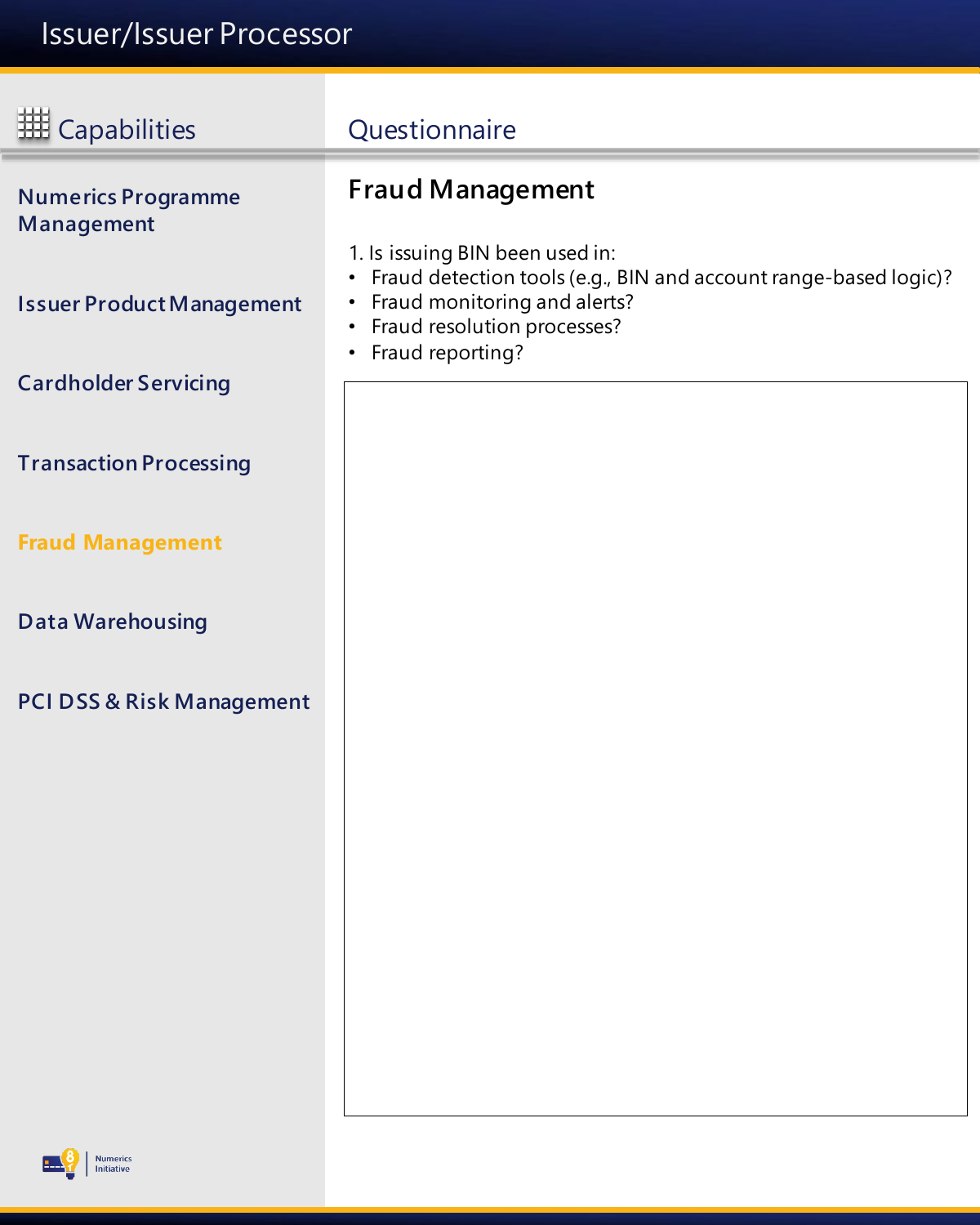## <span id="page-11-0"></span>Issuer/Issuer Processor

| <b>HE</b> Capabilities                  | Questionnaire                                                                                                                                    |
|-----------------------------------------|--------------------------------------------------------------------------------------------------------------------------------------------------|
| <b>Numerics Programme</b><br>Management | <b>Data Warehousing</b>                                                                                                                          |
|                                         | 1. Is the first six-digits of the PAN stored as a separate data element?                                                                         |
| <b>Issuer Product Management</b>        |                                                                                                                                                  |
| <b>Cardholder Servicing</b>             | 2. Where is the issuing BIN stored? Application data tables?<br>Data warehouses (financial, operational, etc.)?                                  |
| <b>Transaction Processing</b>           |                                                                                                                                                  |
| <b>Fraud Management</b>                 |                                                                                                                                                  |
| <b>Data Warehousing</b>                 |                                                                                                                                                  |
| <b>PCI DSS &amp; Risk Management</b>    | 3. Are data searches performed by issuing BIN?                                                                                                   |
|                                         | 4. Is issuing BIN combined with any other numerics to create a<br>separate data element that may be impacted by expansion to<br>eight-digit BIN? |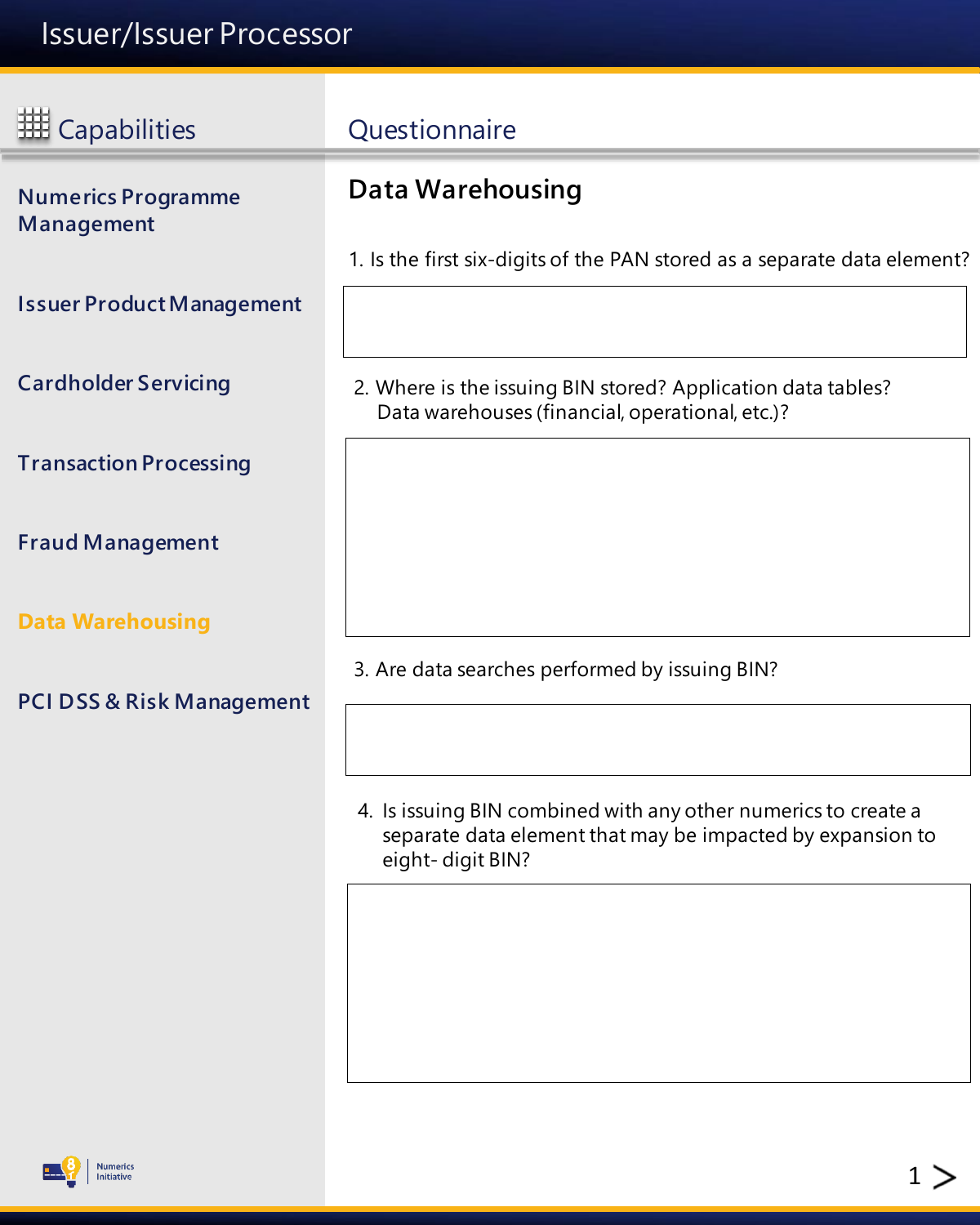<span id="page-12-0"></span>

| <b>HE Capabilities</b>                  | Questionnaire                                                                                        |
|-----------------------------------------|------------------------------------------------------------------------------------------------------|
| <b>Numerics Programme</b><br>Management | <b>Data Warehousing</b><br>5. Is the issuing BIN stored as a data element in a master                |
| <b>Issuer Product Management</b>        | data management (MDM) solution?                                                                      |
| <b>Cardholder Servicing</b>             | 6. Is the issuing BIN stored or used in any other product<br>processors (e.g., core banking system)? |
| <b>Transaction Processing</b>           |                                                                                                      |
| <b>Fraud Management</b>                 |                                                                                                      |
| <b>Data Warehousing</b>                 |                                                                                                      |
| <b>PCI DSS &amp; Risk Management</b>    | 7. Are issuing BINs used in any finance reports or as general ledger<br>components?                  |
|                                         | 8. Is the issuing BIN included in any data or reporting provided<br>to third parties?                |